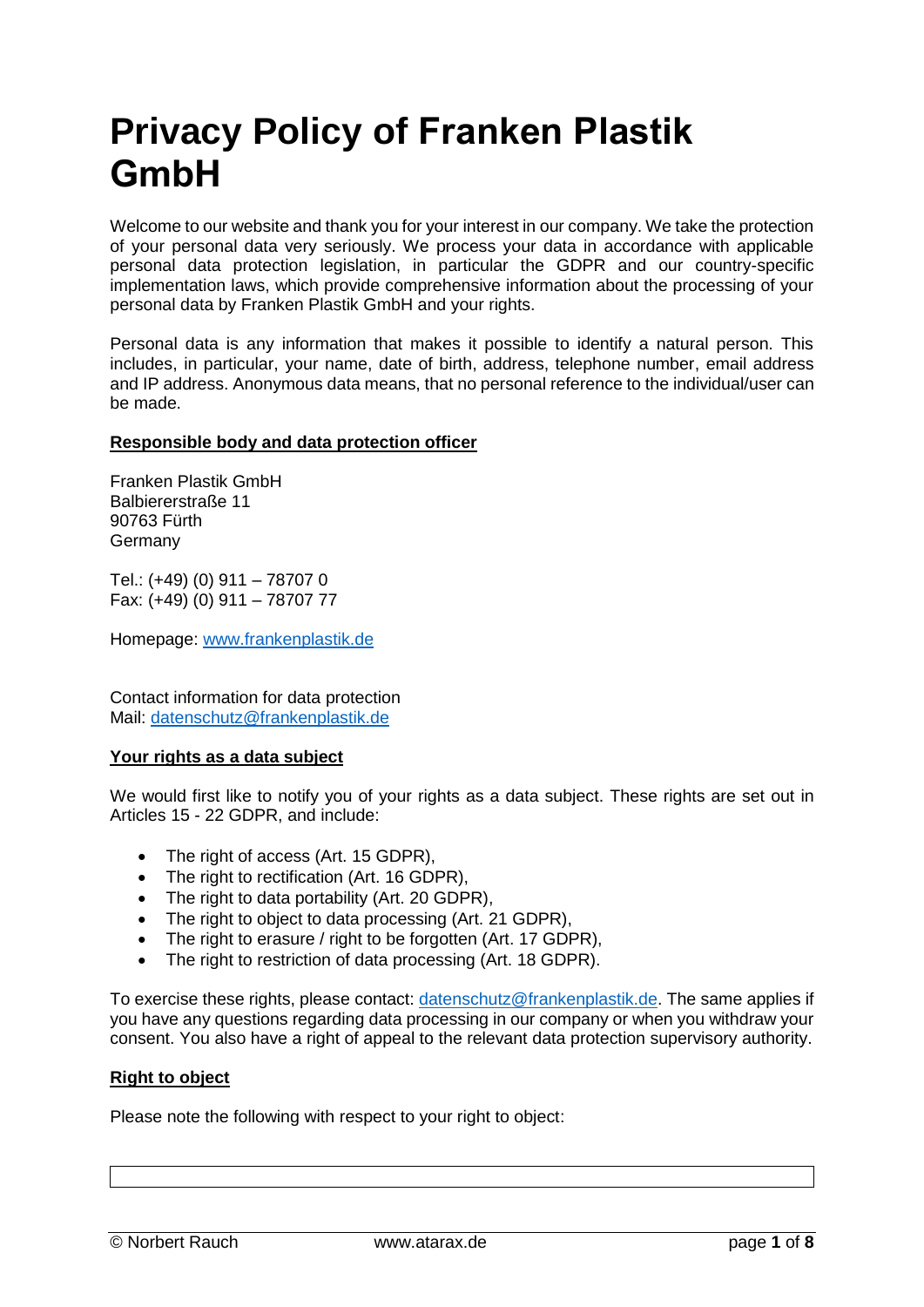If we process your personal data for direct marketing, you have the right to object to this data processing at any time without providing the reasons for such objection. This also applies to profiling insofar as it is associated with direct marketing.

If you object to the processing for direct marketing, we will no longer process your personal data for such purposes. The objection is free of charge and can be made informally, where appropriate to: [datenschutz@frankenplastik.de.](mailto:datenschutz@frankenplastik.de)

Should we process your data to protect legitimate interests, you may object to such processing at any time for reasons that arise from your specific situation; this also applies to profiling based on these provisions.

We will then cease to process your personal information unless we can demonstrate compelling legitimate grounds for processing such information that outweigh your interests, rights and freedoms, or the processing is intended to assert, exercise or defend legal claims.

# **Purposes and legal bases of data processing**

The processing of your personal data complies with the provisions of the GDPR and all other applicable data protection regulations. Legal bases for data processing arise in particular from Art. 6 GDPR.

We use your data to initiate business, to fulfil contractual and legal obligations, to conduct the contractual relationship, to offer products and services and to consolidate customer relationships, which may include marketing and direct marketing.

Your consent also constitutes a legal basis for data processing. In this respect, we will inform you of the purposes of data processing and the right to withdraw your consent. If the consent also relates to the processing of special categories of personal data, we will explicitly notify you in the consent process.

Processing of special categories of personal data within the meaning of Art. 9 (1) GDPR may only take place where necessary on the grounds of legal regulations and there is no reason to assume that your legitimate interests should prevail to the exclusion of processing such data.

# **Data transfers / Disclosure to third parties**

We will only transmit your data to third parties within the scope of given statutory provisions or based on consent. In all other cases, information will not be transferred to third parties unless we are obliged to do so owing to mandatory legal regulations (disclosure to external bodies, including the supervisory authorities or law enforcement authorities).

#### **Data recipients / categories of recipients**

In our organisation, we ensure that only individuals who are required to process the relevant data to fulfil their contractual and legal obligations are authorised to handle personal data.

In many cases, service providers assist our specialist departments to fulfil their tasks. The necessary data protection contract has been concluded with all service providers.

# **Transfers of personal data to third countries**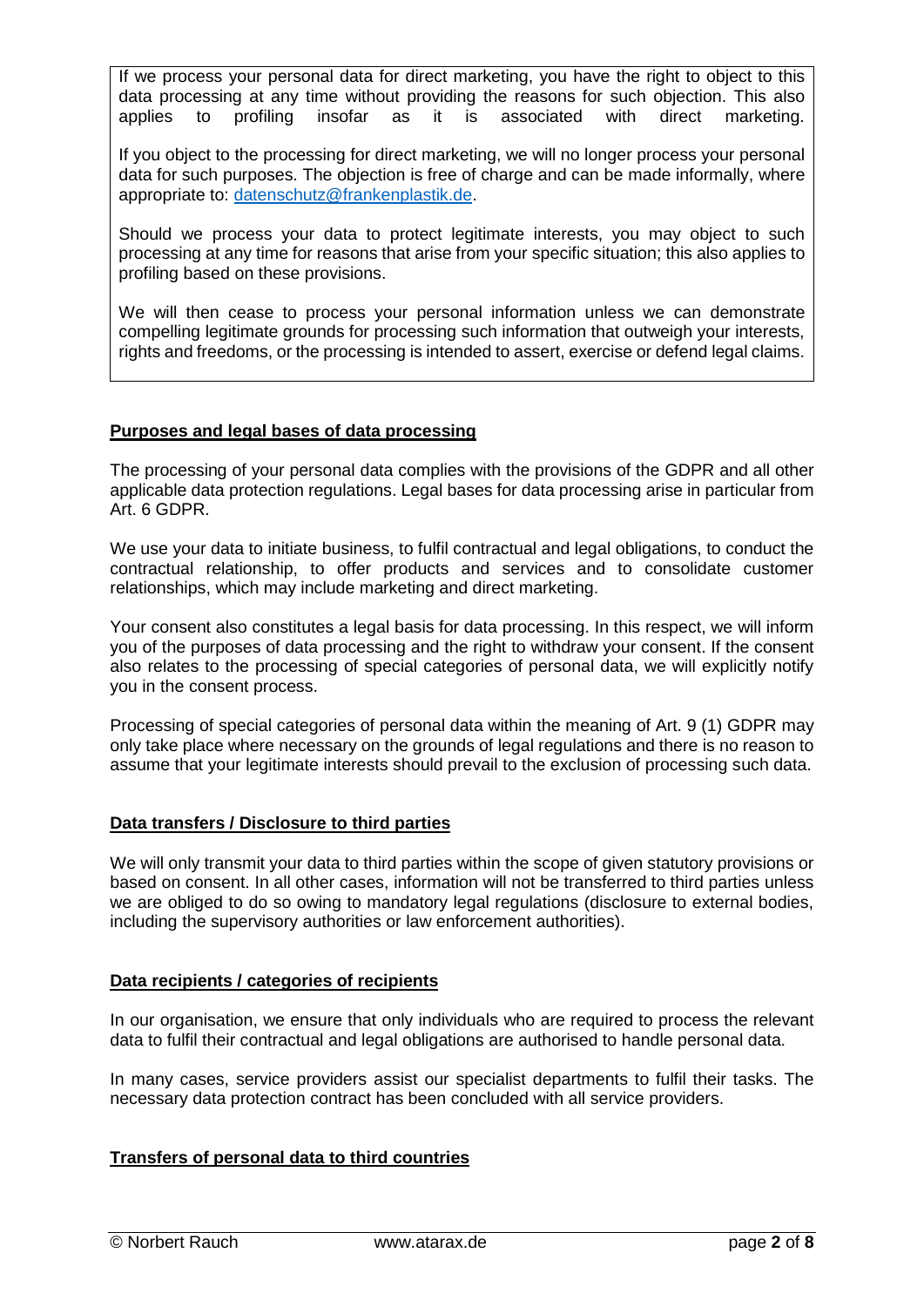A transfer of data to third countries (outside the European Union or the European Economic Area) shall only take place if required by law, if necessary for the conclusion or performance of a contract concluded or if you have provided your consent for such a transfer.

In this case, compliance with the level of the GDPR is maintained. Currently, we do not use service providers in third countries.

#### **Period of data storage**

We store your data for as long as such is required for the relevant processing purposes. Please note that numerous retention statutory periods require that data must be stored for a specific period of time. This relates in particular to retention obligations for commercial or fiscal purposes (e.g. commercial code, tax code, etc.). The data will be routinely deleted after use unless a further period of retention is required.

We may also retain data if you have given us your permission to do so, or in the event of any legal disputes and we use the evidence within the statutory limitation period, which may be up to 30 years; the standard limitation period is 3 years.

# **Secure transfer of data**

We implement the appropriate technical and organisational security measures to ensure the optimal protection of the data stored by us against accidental or intentional manipulation, loss, destruction or access by unauthorised persons. The security levels are continuously reviewed in collaboration with security experts and adapted to new security standards.

The data exchange to and from our website is encrypted. We provide https as a transfer protocol for our website, and always use the current encryption. In addition, we offer our users content encryption in our contact forms and applications. We alone can decrypt this data. It is also possible to use alternative communication channels (e.g. surface mail).

#### **Obligation to provide data**

A range of personal data is required to establish, implement and terminate the obligation and the fulfilment of the relevant contractual and legal obligations. The same applies to the use of our website and the various functions we provide.

We have summarised the relevant details in the above point. In some cases, legal regulations require data to be collected or made available. Please note that it will not be possible to process your request or execute the underlying contractual obligation without this information.

#### **Data categories, sources and origin of data**

The data we process is defined by the relevant context: it depends on whether, for example, you place an order online, enter a request on our contact form or if you want to send us an application or submit a complaint.

Please note that we may also provide information at specific points for specific processing situations separately where appropriate, e.g. when uploading application documents or when making a contact request.

# **We collect and process the following data when you visit our website:**

- Name of the Internet service provider
- Web browser and operating system used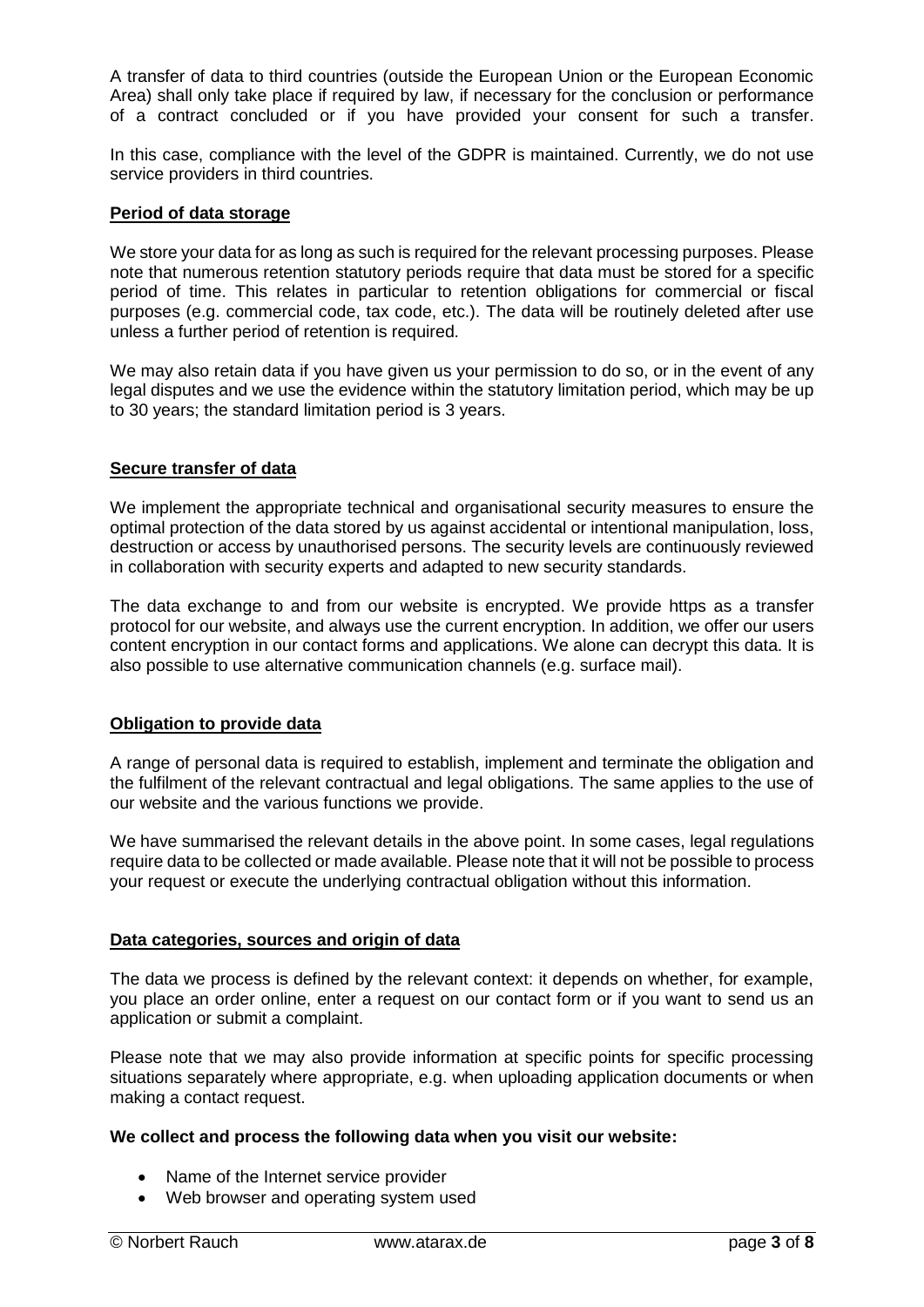- Information on the website from which you visited us
- The IP address by your allocated Internet service provider
- Files accessed, volume of data transferred, downloads/file export
- Information on websites accessed on our site, including date and time

For reasons of technical security (in particular to safeguard against attempts to attack of our web server), this data is stored in accordance with Article 6 (1) lit f GDPR. Anonymisation takes place no later than after seven days by abbreviating the IP address so that no reference is made to the user.

# **Contact form / Contact via email (Article 6 (1) lit a, b GDPR)**

There is a contact form on our website that can be used for electronic contact. If you write to us via the contact form, we process the data you provide in the contact form to contact you and answer your questions and requests.

In addition, your IP address is processed for technical necessity as well as for legal protection. All other data are voluntary fields and can be provided optionally (e.g. to answer your questions more individually).

For this purpose, we will forward your contact request to the responsible persons. A list of possible responsible contact persons and distributors can be found on our contact page (domestic / foreign). If you contact us from a country in which we do not have our own branch office, we will forward your request to our responsible local distribution partner. If we receive (purchase) inquiries for these countries instead of the local distributor, we will forward them to the responsible distributor with the request to contact them. This is done due to the legitimate interest according to Art. 6 (1) lit. f GDPR on our part to get in touch with you in an uncomplicated and quick way. You have the right to object to this.

Here, the principle of data economy and data avoidance is observed, in that you only have to provide the data that we absolutely need to contact you. These are your first name, last name and e-mail address as well as the message field itself. All other data are voluntary fields and can be provided optionally (e.g. to answer your questions more individually).

If you contact us by e-mail, we will process the personal data provided in the e-mail for processing your request. Should the inquiry indicate that you desire a longer storage period, we will store the data accordingly longer.

# **Links Social Media**

You will find links to the social media services of LinkedIn and Instagram on our website. If you follow these links, you will reach the corporate presence of Franken Plastik GmbH at the respective social media service. When you click on a link to a social media service, a connection to the servers of the social media service is established. Thereby the servers of the social media service know that you have visited our website. In addition, further data is transmitted to the provider of the social media service. These are, for example:

- Address of the website on which the activated link is located.
- Date and time when the website was called up or the link was activated
- Information about the browser and operating system used
- IP address

If you are already logged into the corresponding social media service at the time the link is activated, the provider of the social media service may be able to determine your user name, possibly even your real name from the transmitted data, and assign this information to your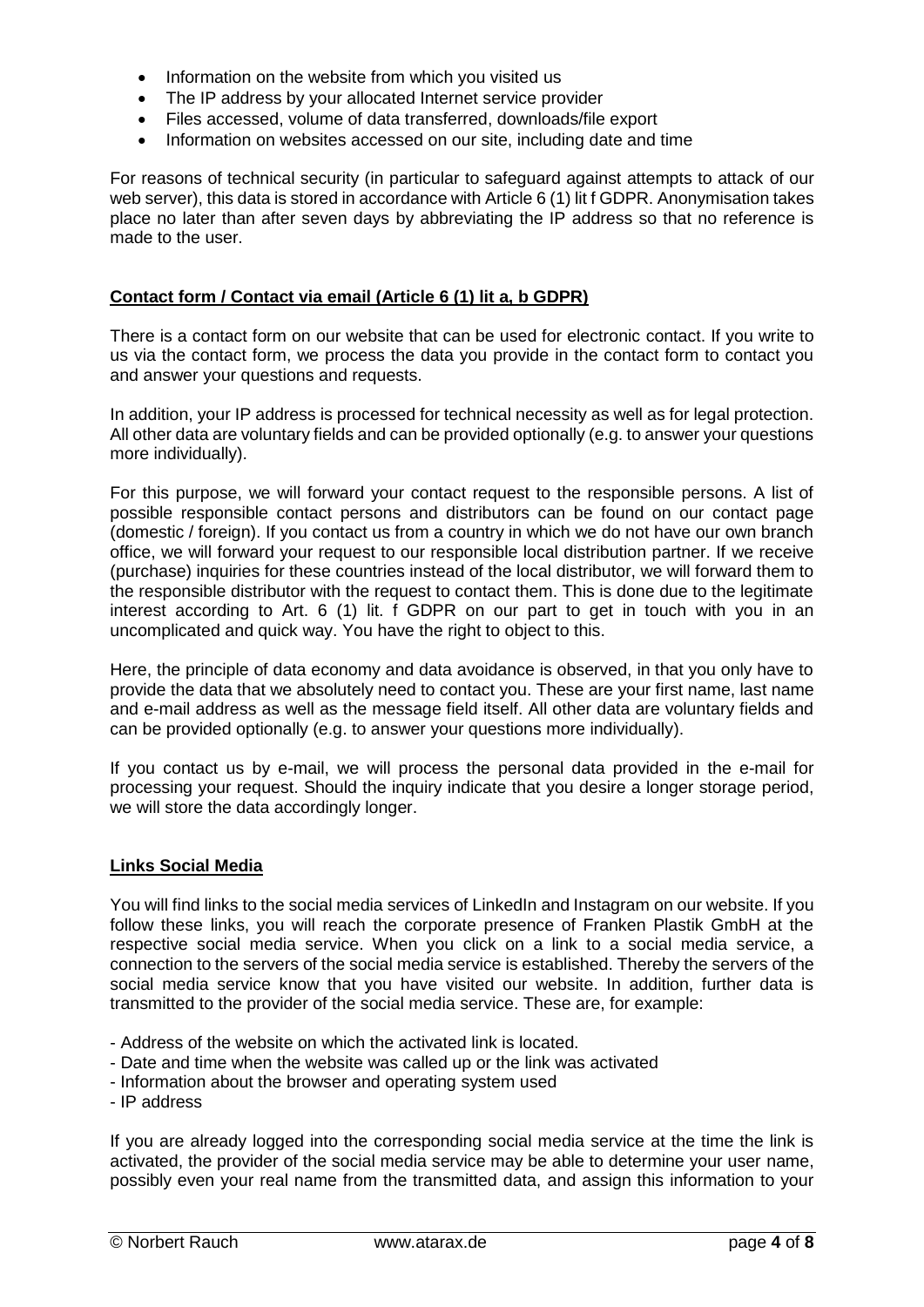personal user account with the social media service. You can exclude this possibility of assignment to your personal user account if you log out of your user account beforehand.

The servers of the social media services are located in the USA and other countries outside the European Union. Therefore, the data may also be processed by the provider of the social media service in countries outside the European Union. Please note that companies in these countries are subject to data protection laws that do not generally protect personal data to the same extent as they do in the member states of the European Union.

Please note that we have cannot influence the scope, type and purpose of the data processing by the provider of the social media service. For more information on the use of your data by the social media services integrated on our website, please refer to the privacy policy of the respective social media service.

## **Marketing purposes (Article 6 (1) lit f GDPR)**

Franken Plastik GmbH is keen to nurture the customer relationship with you and to send you information and offers about our product / services. We therefore process your data to send you the relevant information and offers via email.

You may object to the use of your personal data for direct marketing at any time; this also applies to profiling insofar as it is associated with direct marketing. If you object, we will cease processing your personal information for this purpose.

You can withdraw your consent at any time free of charge and informally without stating the reasons for such and should be addressed to (+49) (0)911 – 78707-34, sent via email [datenschutz@frankenplastik.de](mailto:datenschutz@frankenplastik.de) or via surface mail to Franken Plastik GmbH – Datenschutz - Balbiererstraße 11 – 90763 Fürth, Germany.

#### **Automated decisions in individual cases**

We do not use purely automated processing to make decisions.

#### **Cookies (Art. 6 (1) lit. a, f GDPR, § 25 (1), (2) TTDSG – The German Federal Law on Data Protection and the Protection of Privacy in Telecommunications and Telemedia)**

Currently, no cookies (neither technically necessary nor requiring consent) are set on our website. Should this change, we will inform you accordingly.

#### **User profiles / web tracking procedures**

Analysis programs and other techniques to evaluate your usage behavior are not used on our website.

#### **Online offers for children**

Persons under the age of 16 may not submit personal data to us or give a declaration of consent without the authorisation of their legal guardian. We encourage parents and guardians to actively participate in the online activities and interests of their children.

# **Links to other providers**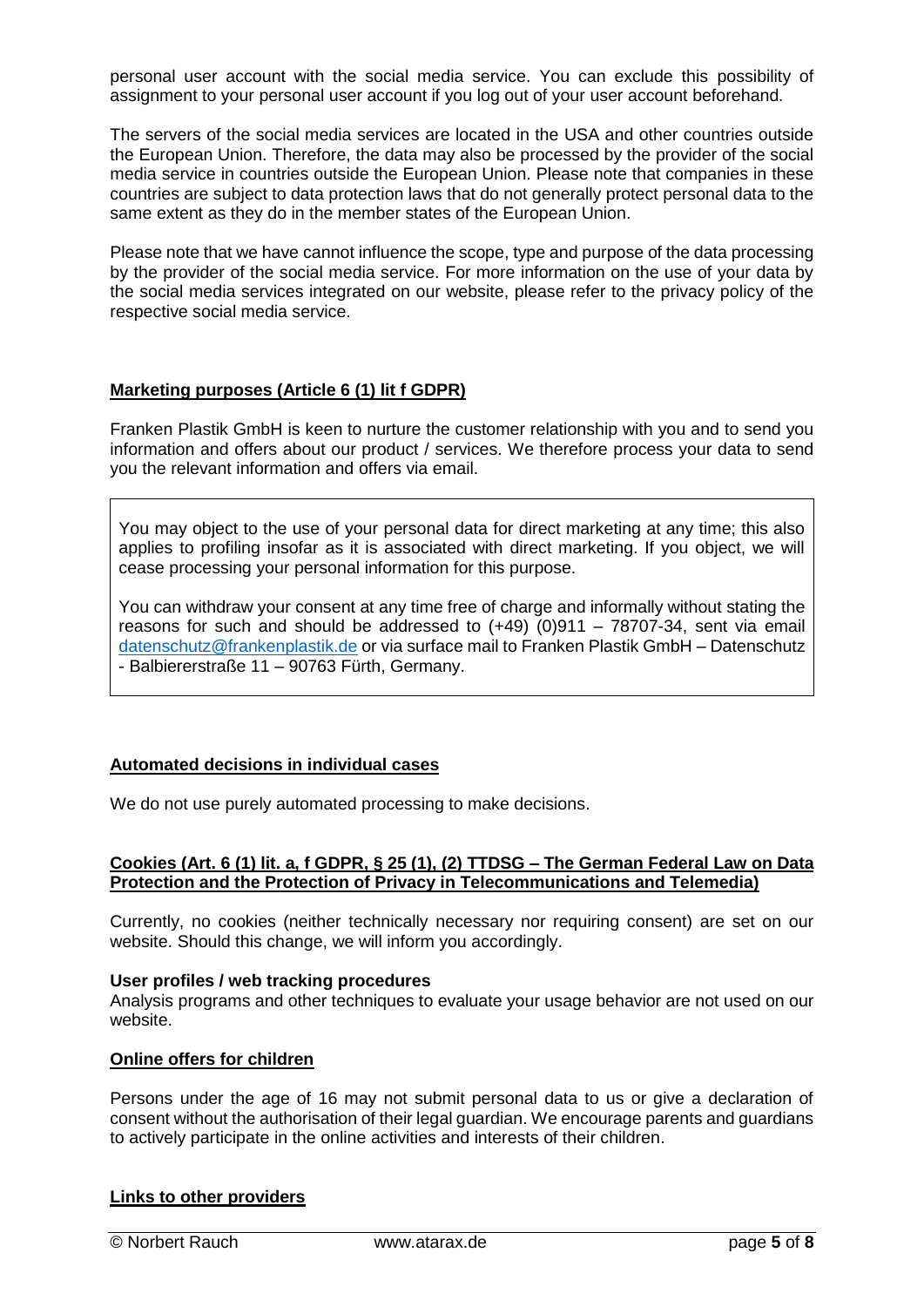Our website also contains clearly identifiable links to the Internet sites of other companies. Although we provide links to websites of other providers, we have no influence on their content, and no guarantee or liability can therefore be assumed for such. The content of these pages is always the responsibility of the respective provider or operator of the pages.

The linked pages were checked at the time of linking for potential legal violations and identifiable infringements. No illegal content was identified at the time of linking. However, a permanent content control of the linked pages is not reasonable without concrete evidence of an infringement and, upon notification of a violation of rights; such links will be promptly removed.

# **Privacy policy / Information on data protection in social media**

Franken Plastik GmbH maintains presences in the "social media" on Instagram and LinkedIn. Insofar as we have control over the processing of your data, we ensure that the applicable data protection provisions are complied with.

In the following, you will find the most important information on data protection law with regard to our appearances.

## Name and address of the person responsible for the company

In addition to Franken Plastik GmbH, the person responsible for the company appearances within the meaning of the EU General Data Protection Regulation (GDPR) as well as other data protection regulations is.

- Instagram (Facebook Ireland Ltd., 4 Grand Canal Square, Grand Canal Harbour, Dublin 2, Ireland)

- LinkedIn (LinkedIn Ireland Unlimited Company, Wilton Place, Dublin 2, Ireland).

However, you use these platforms and their functions on your own responsibility. This applies in particular to the use of the interactive functions (e.g. commenting, sharing, and rating). We would also like to point out that your data may be processed outside the European Union.

# Purpose and legal basis

We ourselves maintain the fan pages in order to communicate with visitors to these pages and to inform them about our offers in this way.

In addition, we collect data for statistical purposes in order to be able to further develop and optimize the content and to make our offer more attractive. The data required for this purpose (e.g. total number of page views, page activity and data provided by visitors, interactions) are processed by the social networks and made available to us. We have no influence on the generation and presentation.

In addition, the social media providers for market research and advertising purposes will process your personal data. It is possible, for example, that usage profiles are created based on your usage behaviour and the resulting interests. This allows, among other things, advertisements to be placed within and outside the platforms that correspond to your interests. Cookies are usually stored on your computer for this purpose. Independently of this, data that is not collected directly on your end devices may also be stored in your usage profiles. The storage and analysis also takes place across devices; this applies in particular, but not exclusively, if you are registered as a member and logged in to the respective platforms. Beyond that, we do not collect or process any personal data.